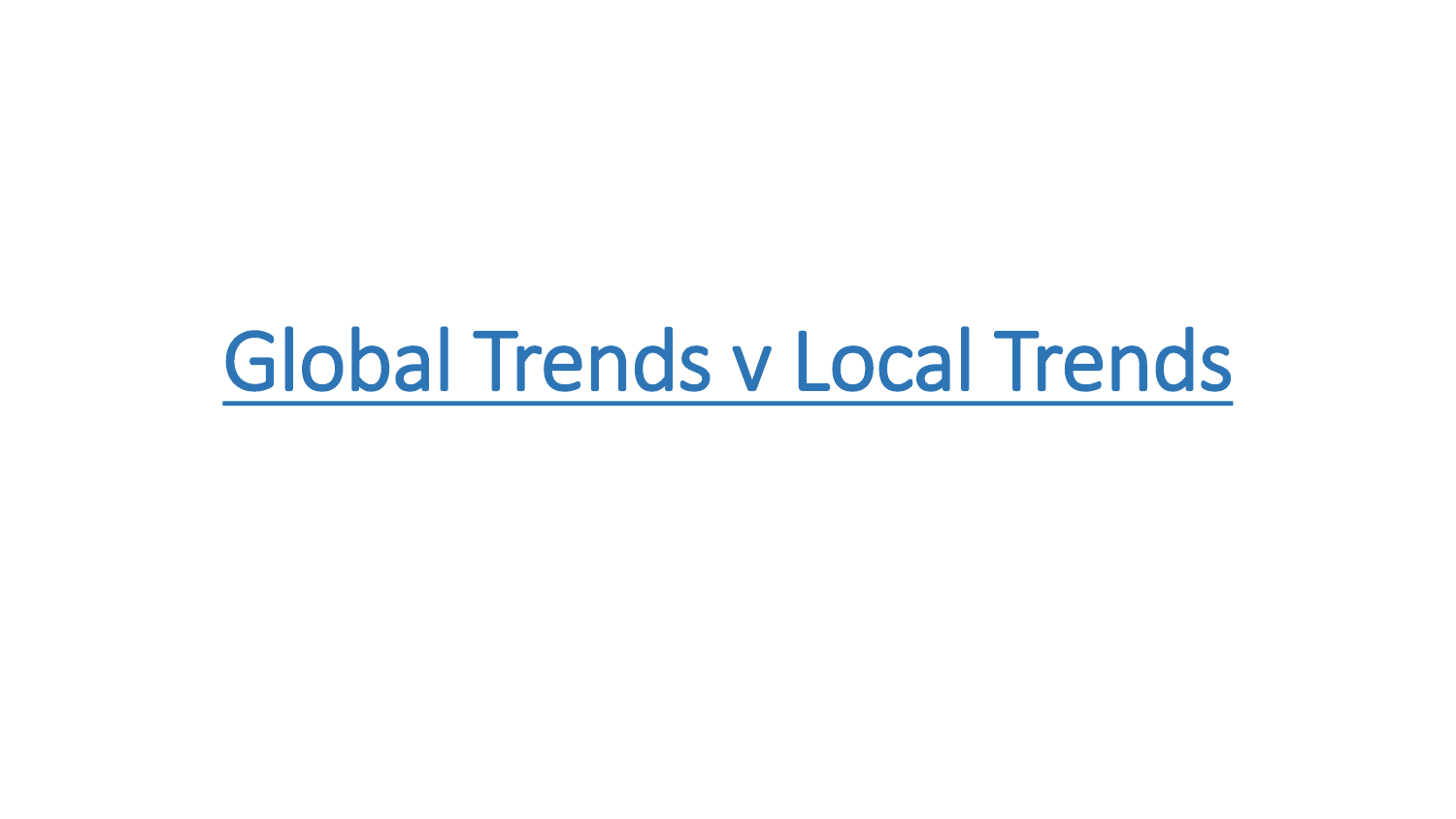#### **Global v Local Spend**

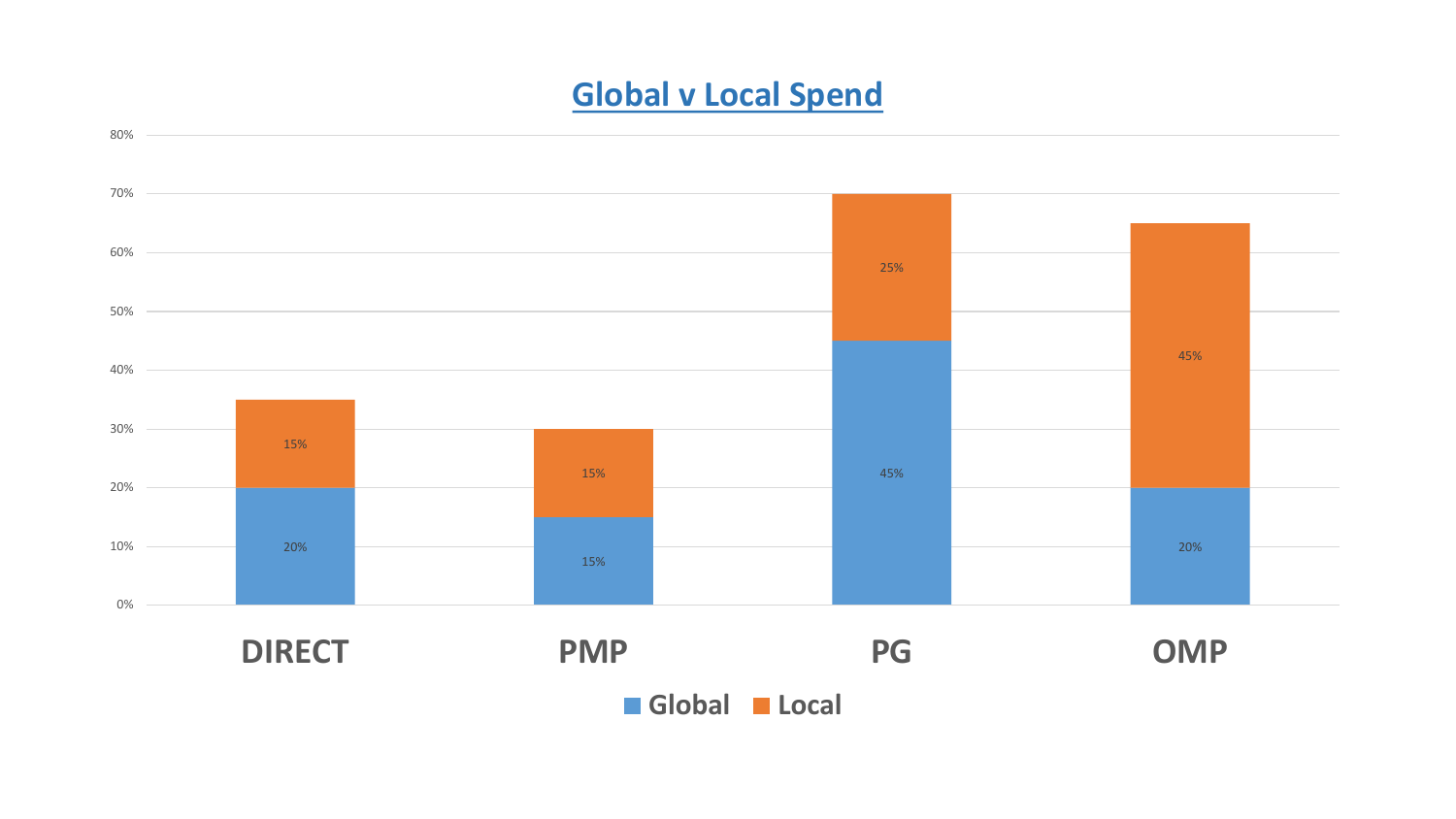## Programmatic in the Global Market

- Innovative formats
- VET
- Larger scale of Reach
- Audience Targeting
- Header Bidding
- Brand safety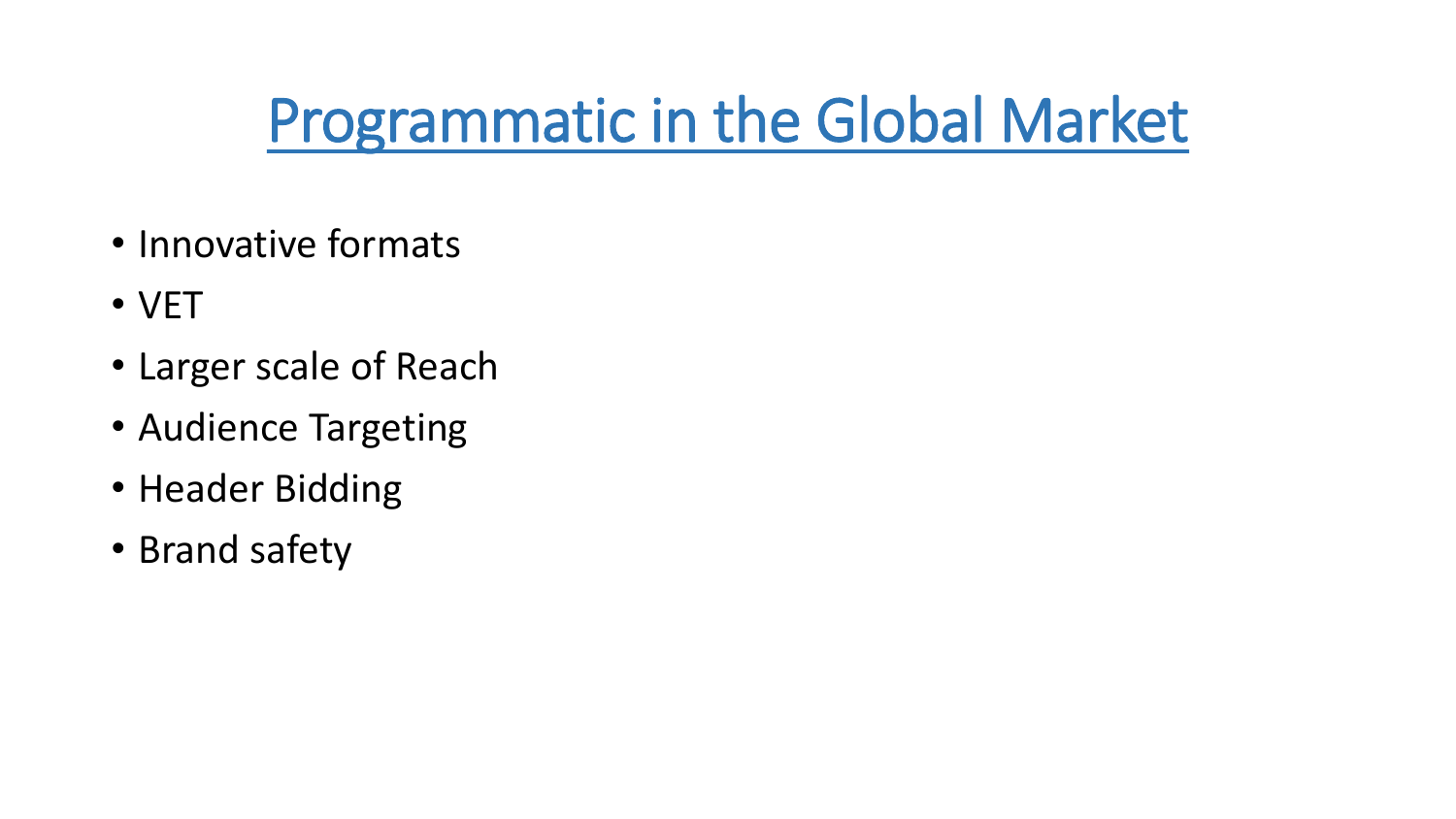#### Innovative Formats

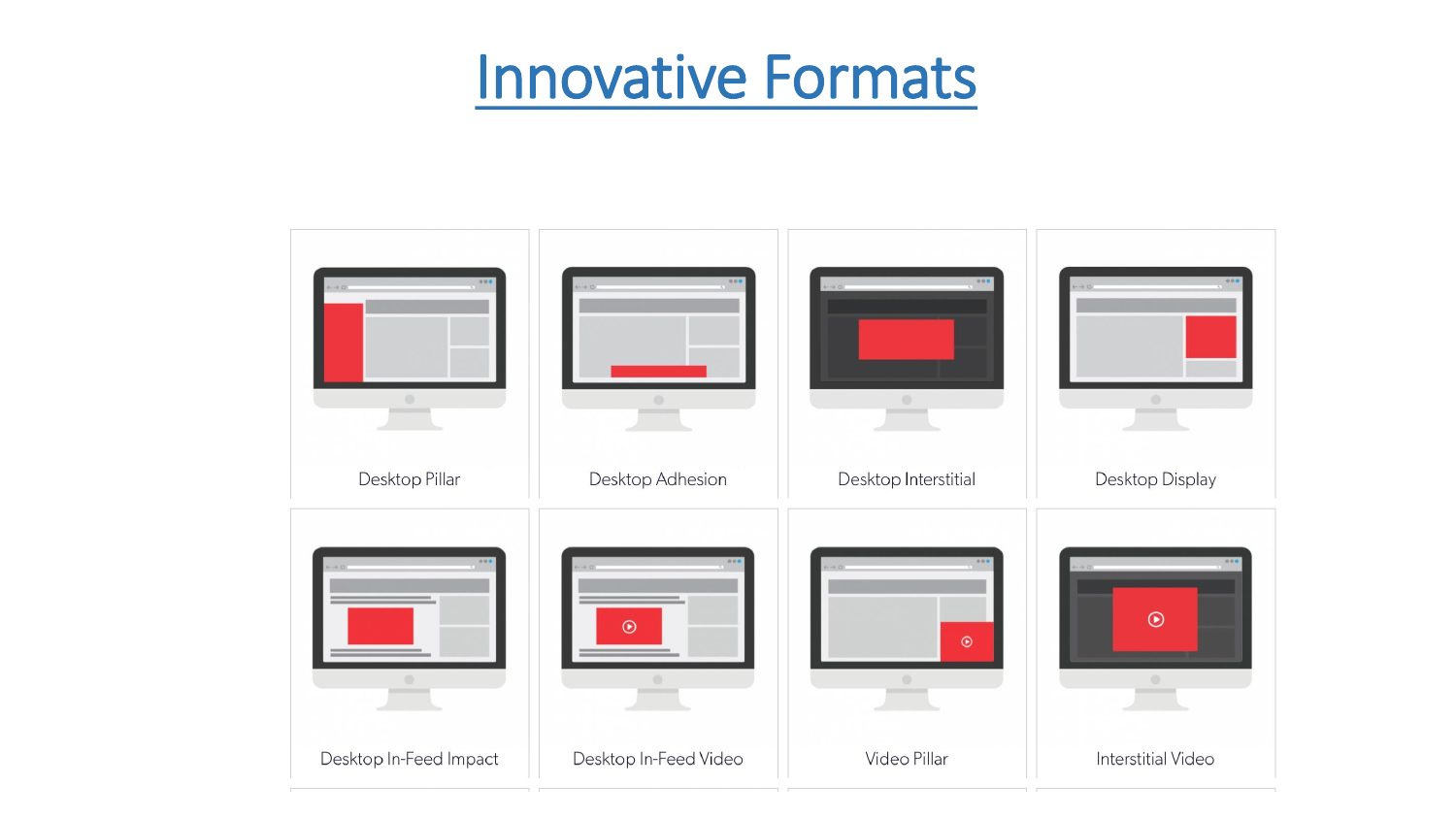

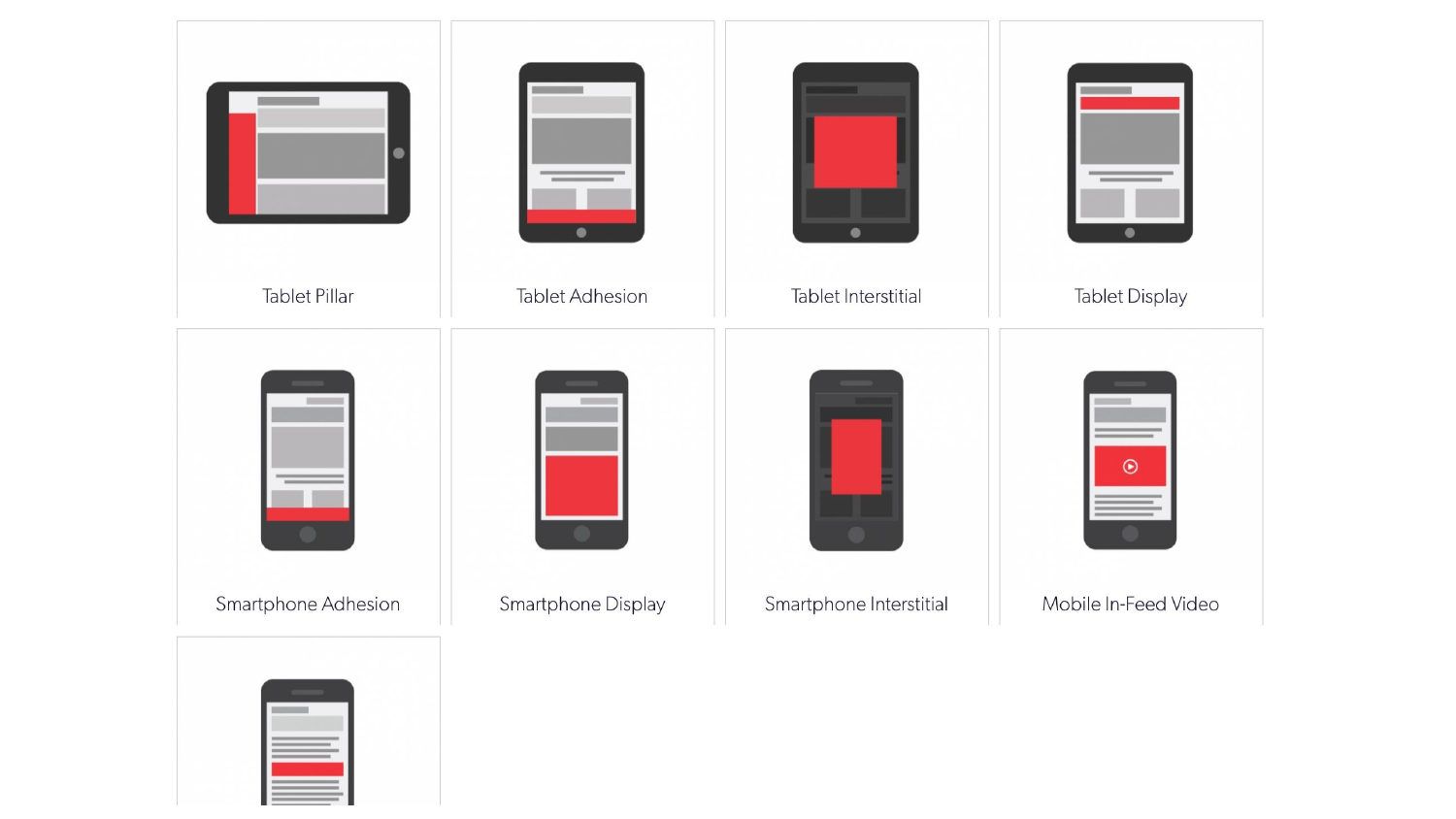# VET – Viewable Engaged Time

- Sovrn's Viewable Engaged Time technology (VET) is not a legacy or hard 'refresh'
- VET Measures how long
	- a) the ad has been in view for
	- b) how long the user has been engaged on the page while the ad has been in view to create a unique currency called VET.
	-
- Only works on Programmatic activity and does not affect or impact Direct campaigns
- Used globally by Guardian , Telegraph, FT, Economist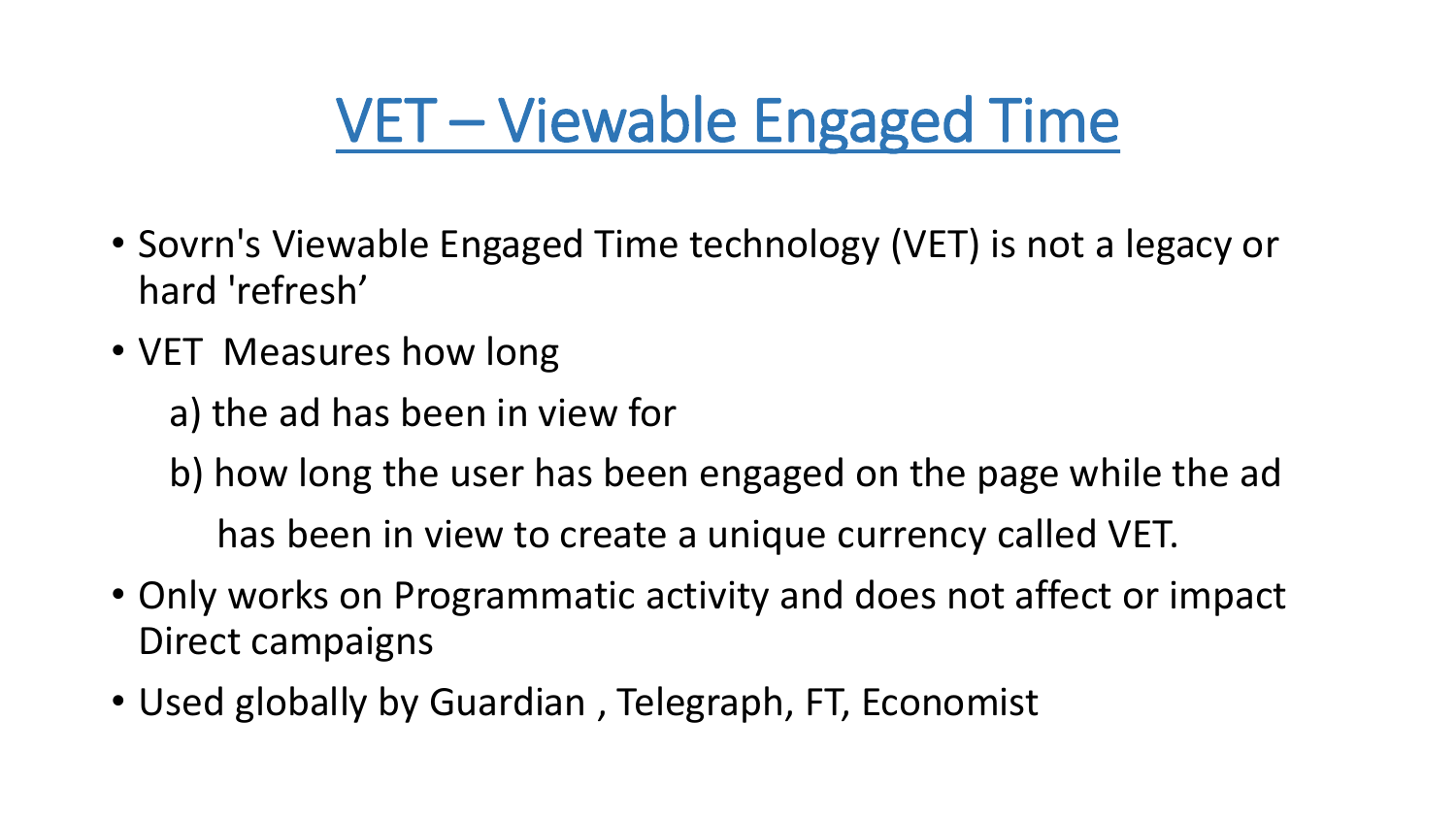#### Local Programmatic

- Standard formats
- Smaller reach
- Audience targeting
- Reliant on waterfall structure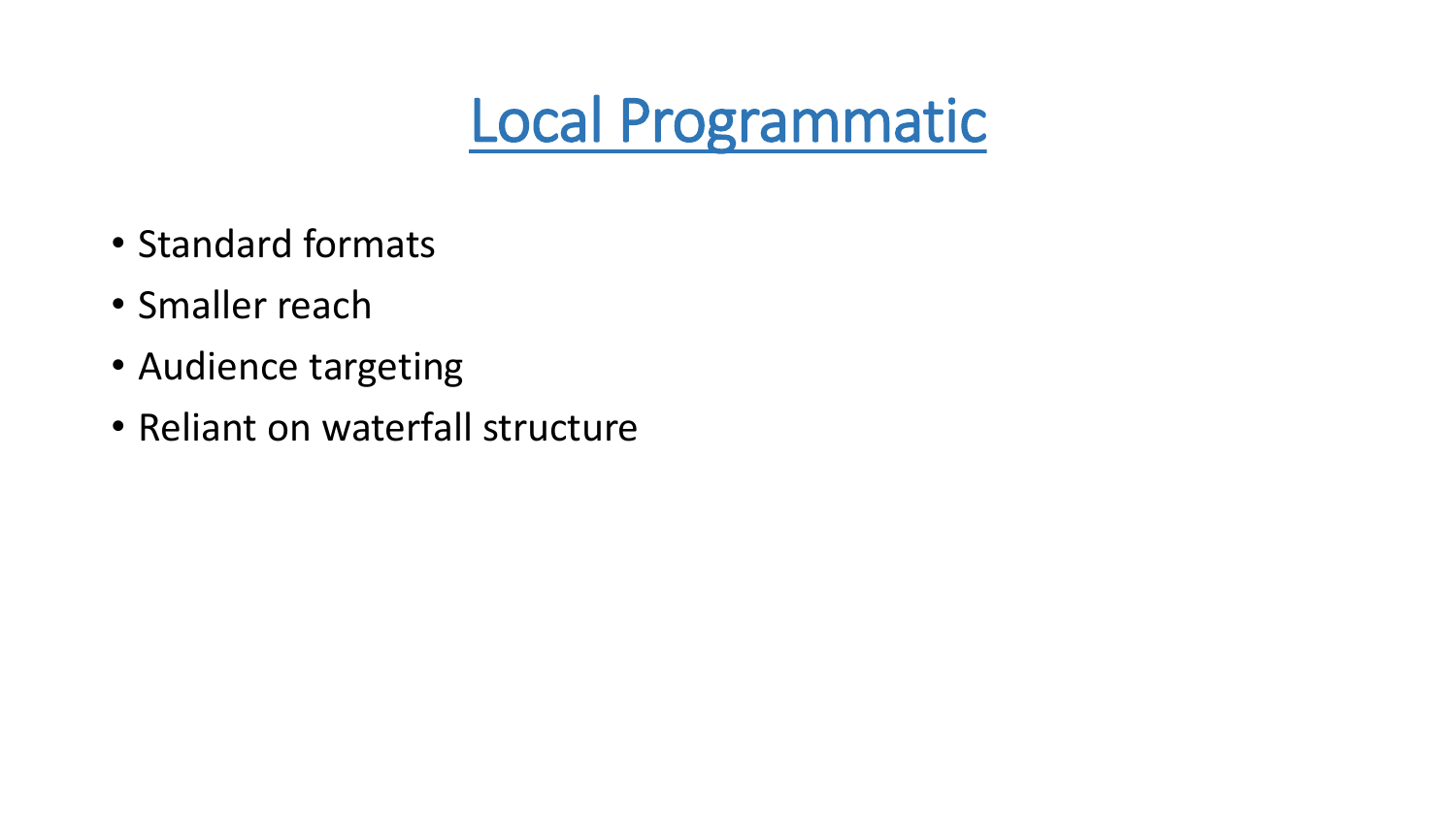## Challenges in Ireland

- PMP's harder to deliver
- Lack of understanding in programmatic
- Heavily reliant on a few brand spends for Programmatic Guaranteed / PMP deals
- Scared to take risks and test different Programmatic solutions and technologies